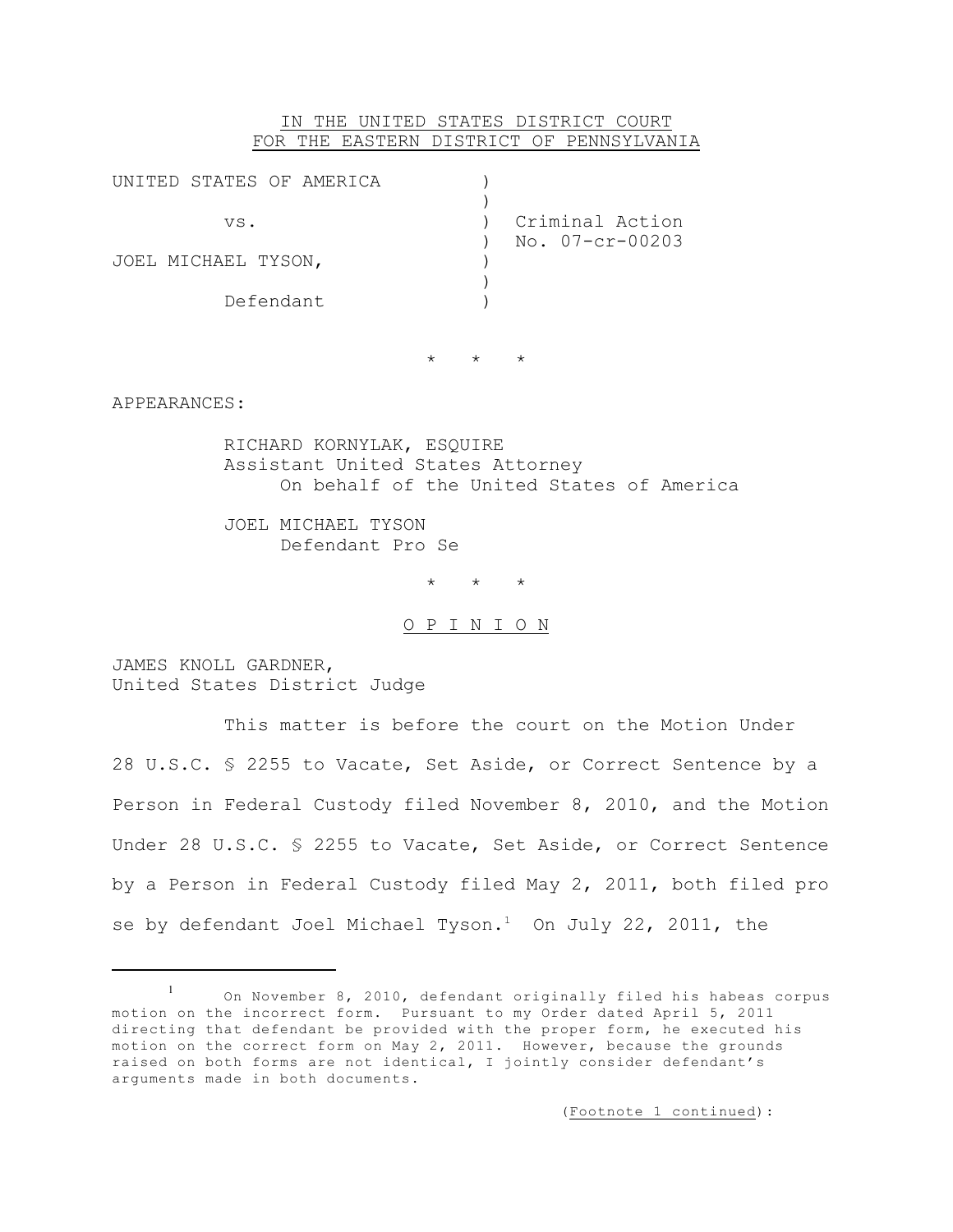Government's Response to Defendant's Motion to Vacate, Set Aside, or Correct Sentence Pursuant to 28 U.S.C. § 2255 was filed.

For the following reasons, I dismiss both of defendant's motions to vacate, set aside or correct the sentence in the nature of petitions for a writ of habeas corpus without a hearing, and I deny a certificate of appealability.

### PROCEDURAL HISTORY

On July 29, 2009, defendant entered an open guilty plea to a charge of convicted felon in possession of a firearm, in violation of 18 U.S.C.  $\frac{1}{2}$  922(q)(1). Previously on February 25, 2007, defendant was arrested for the same conduct in Berks County, Pennsylvania, and was held in state custody until March 3, 2007, when defendant was released on bail.<sup>2</sup>

On April 17, 2007, defendant was indicted on the within federal charges, and the prosecution was adopted by the federal

#### (Continuation of footnote 1):

Further, although the docket entries reflect that the habeas corpus motion was filed November 29, 2010, defendant indicated above his signature that he executed the motion on November 8, 2010. (Motion Under 28 U.S.C. § 2255 to Vacate, Set Aside, or Correct Sentence by a Person in Federal Custody ("Petition"), filed November 8, 2010, page 13.) Pursuant to the prison mailbox rule, this court will consider the date of filing as November 8, 2010. The prison mailbox rule deems a motion to have been filed on the date the petitioner delivered his Petition to prison officials to mail. Burns v. Morton, 134 F.3d 109, 113 (3d Cir. 1997).

Notes of Testimony of the hearing conducted before me on 2 November 10, 2009 in Allentown, Pennsylvania, styled "Sentencing - Day 2 Before the Honorable James Knoll Gardner[,] United States District Judge" ("N.T."), pages 18-19.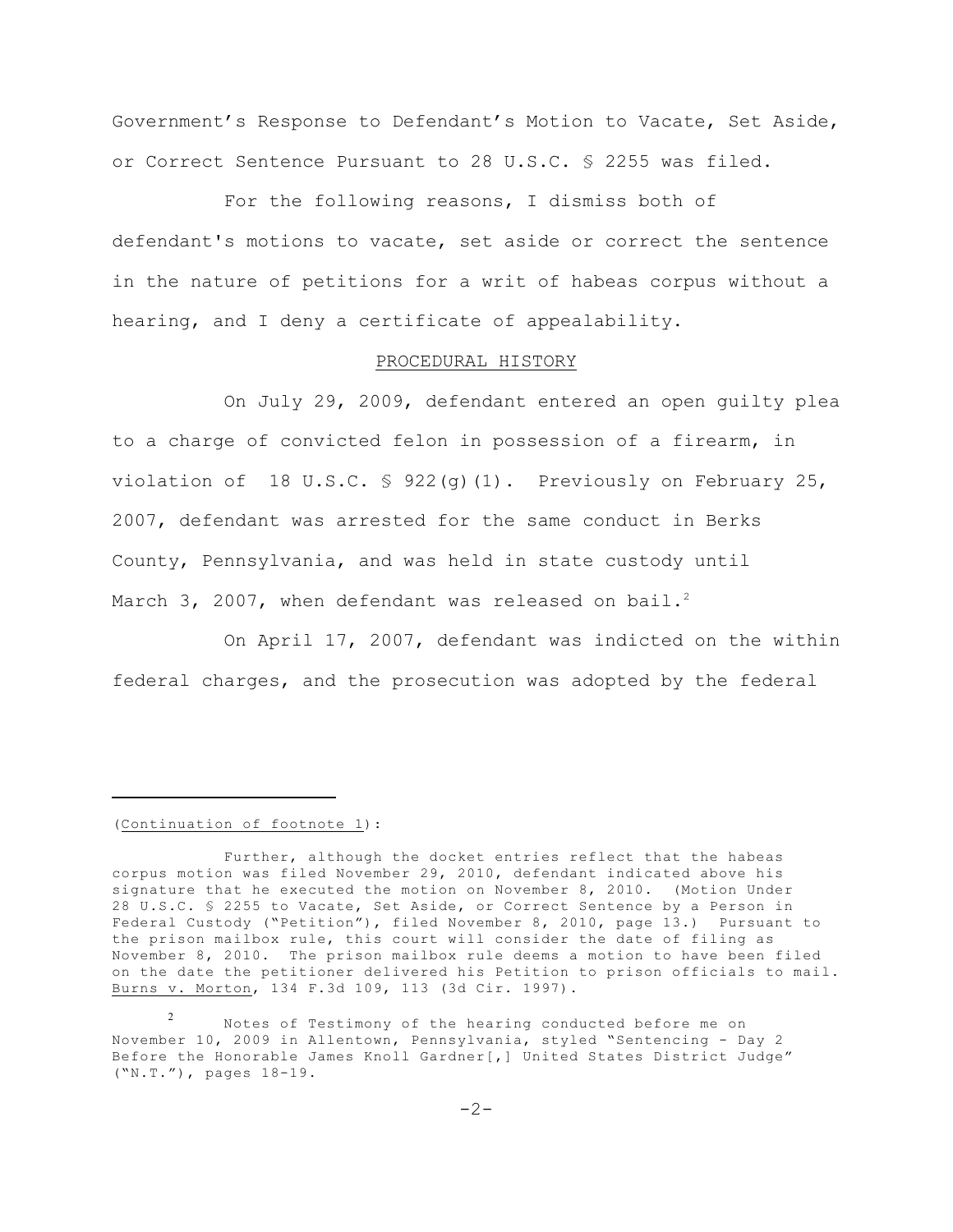government.<sup>3</sup> A federal detainer for the defendant was lodged with the Berks County Prison on April 23, 2007.<sup>4</sup> The state charges were formally nolle prossed on May 1, 2007.<sup>5</sup> On May 14, 2007 defendant was formally arrested by federal authorities on the within charges.<sup>6</sup>

Following defendant's release on bail on March 3, 2007, defendant was again arrested by the Reading, Pennsylvania, Police Department and placed in state custody in the Berks County Prison on March 9, 2007 for unrelated state offenses.<sup>7</sup> Following his March 9, 2007 arrest, defendant remained in the Berks County Prison - which houses both state and federal detainees - until his November 10, 2009 sentence on the within charges.<sup>8</sup>

Following a two-day sentencing hearing conducted on November 9 and 10, 2009, I sentenced defendant to 96 months imprisonment, 3 years supervised release, a \$1,000.00 fine and a \$100.00 special assessment. At defendant's request, I

N.T., page 19. See Government's Response to Defendant's Motion to 7 Vacate, Set Aside, or Correct Sentence Pursuant to 28 U.S.C. § 2255, page 2. The Presentence Investigation Report dated September 22, 2009 and revised October 20, 2009, prepared by Senior United States Probation Officer Alexander T. Posey indicates that the Berks County charges include the illegal possession and use of a firearm and false identification to law enforcement authorities (¶¶ 55-58).

N.T., pages 19-20. 8

 $-3-$ 

N.T., page 20. 3

N.T., pages 32-33. 4

N.T., page 21. 5

N.T., pages 19-20. 6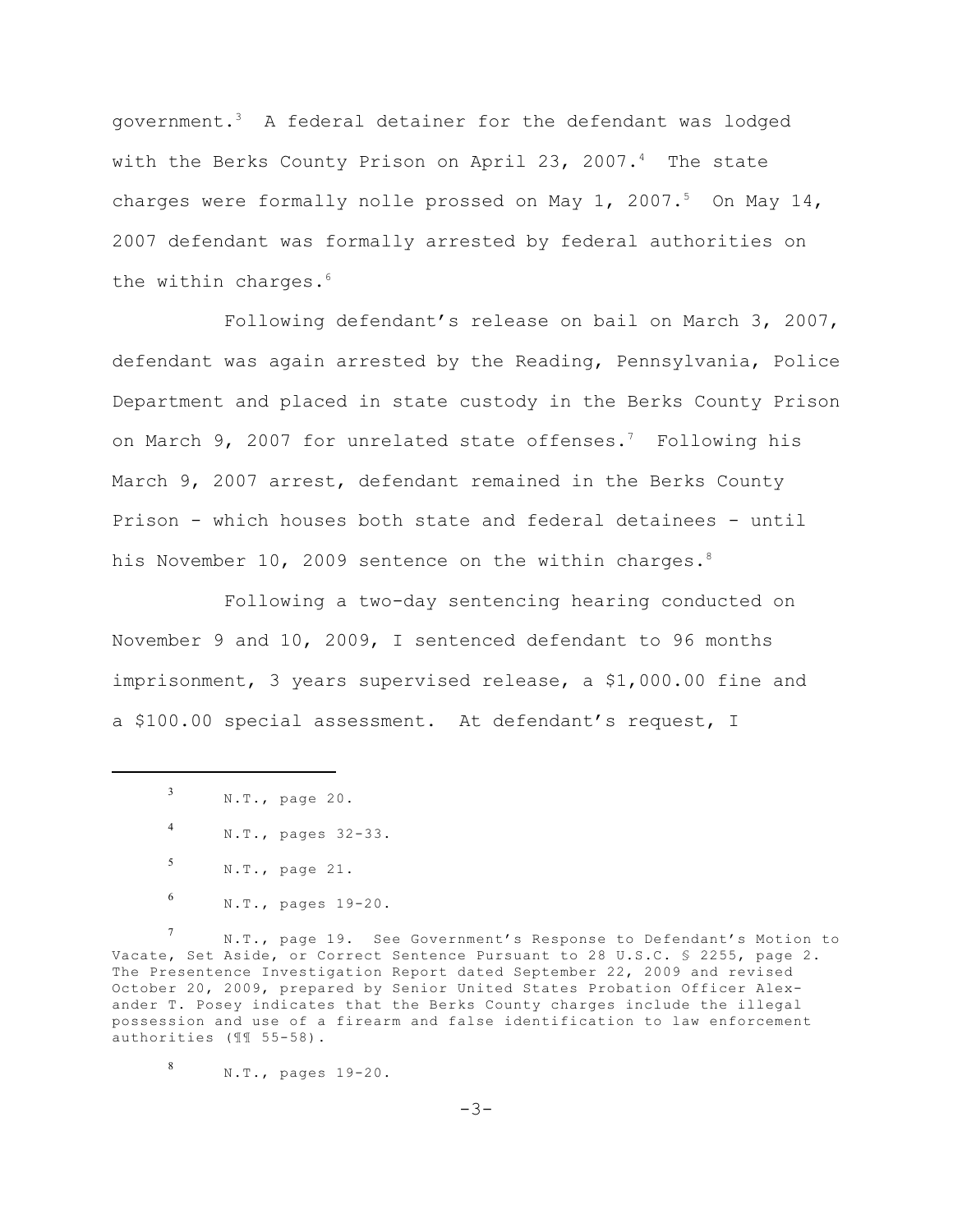recommended to the Federal Bureau of Prisons, an agency of the United States Department of Justice ("Bureau of Prisons"), that defendant receive administrative credit for all time served between February 25, 2007 and March 3, 2007 while he was in state custody on state charges for the identical acts which the federal government adopted on April 17, 2007. Further, I also recommended that defendant receive credit for all time served in federal custody from April 17, 2007 through November 10, 2009, the date of sentencing.

Defendant did not file a direct appeal. As described above, defendant filed the within habeas Petitions on November 8, 2010 and May 2, 2011. The government responded on July 22, 2011.

## CONTENTIONS OF THE PARTIES

# Defendant's Contentions

Defendant raises two grounds of ineffective assistance of counsel in his habeas Petitions. First, defendant contends that his court-appointed counsel, William J. Honig, Esquire, was ineffective because he guaranteed defendant that he would receive credit toward his federal sentence for his time served in state and federal custody. Specifically, defendant asserts that counsel guaranteed defendant that he would receive credit for his time served in state custody from February 25, 2007 through March 3, 2007, and for his time served in federal custody from April 17, 2007 through November 10, 2009, the date of his

 $-4-$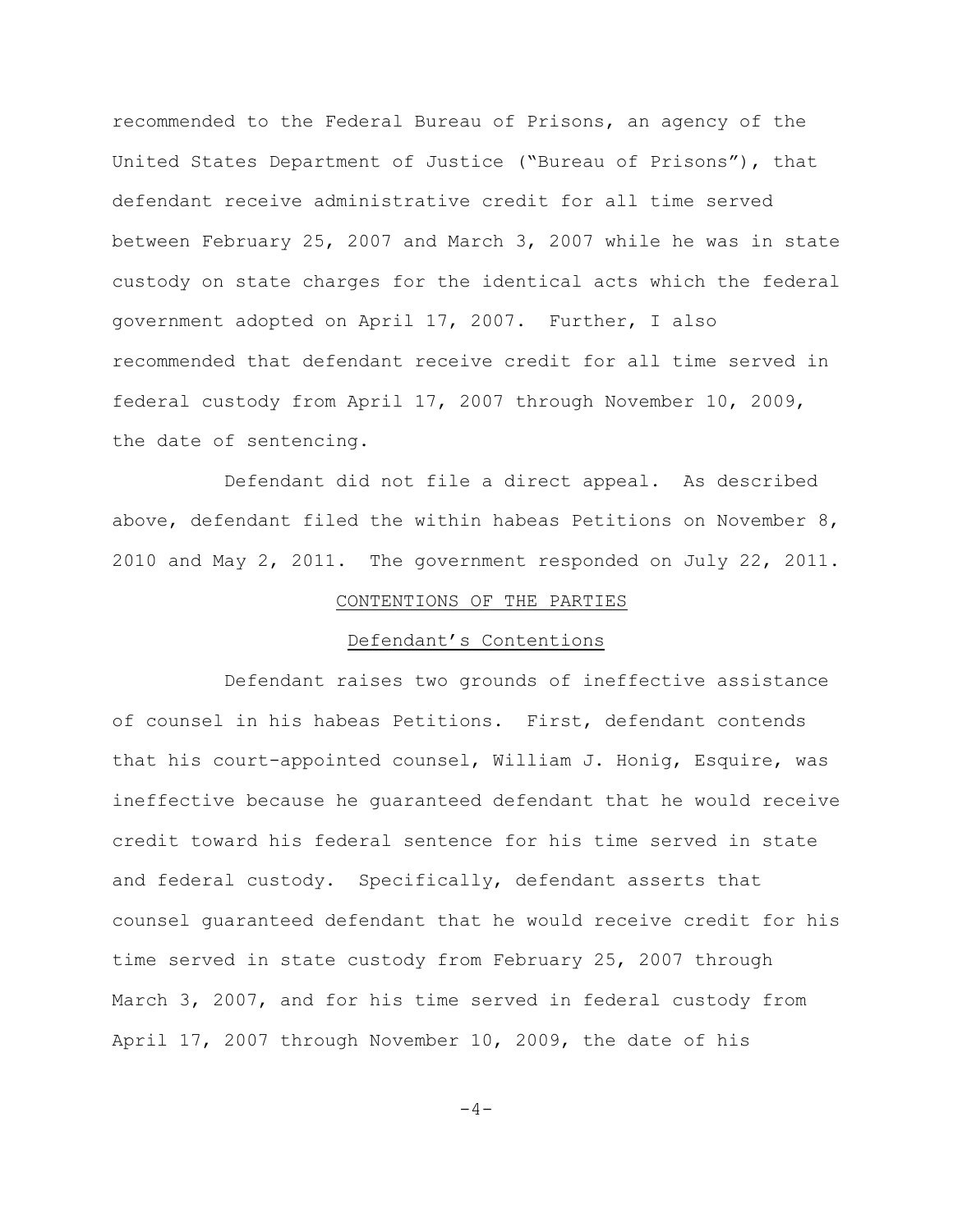sentencing. Defendant avers that he was entitled to credit for time served, and that the Federal Bureau of Prisons failed to give him such credit for the time from April 17, 2007 through April 2009.

In addition, defendant contends that Attorney Honig failed to advise him of the advantages and disadvantages of filing a direct appeal pursuant to Roe v. Flores-Ortega, 528 U.S. 470, 120 S.Ct. 1029, 145 L.Ed.2d 985 (2000). Defendant also contends that had counsel explained the benefits of filing of a direct appeal, he would have requested counsel to file such an appeal on his behalf.

## Contentions of the Government

The government contends that the record of defendant's sentence hearing refutes defendant's contention that his counsel guaranteed that he would receive credit for his time served in state and federal custody. The government argues that both defense counsel and the court made clear at sentencing that defense counsel was requesting only that the court make a *recommendation* to the Federal Bureau of Prisons for credit for time served because the court lacks the authority to grant defendant such credit. Further, the government avers that defendant acknowledged the same on the record, including the fact that this court's recommendation may be rejected by the Bureau of Prisons.

 $-5-$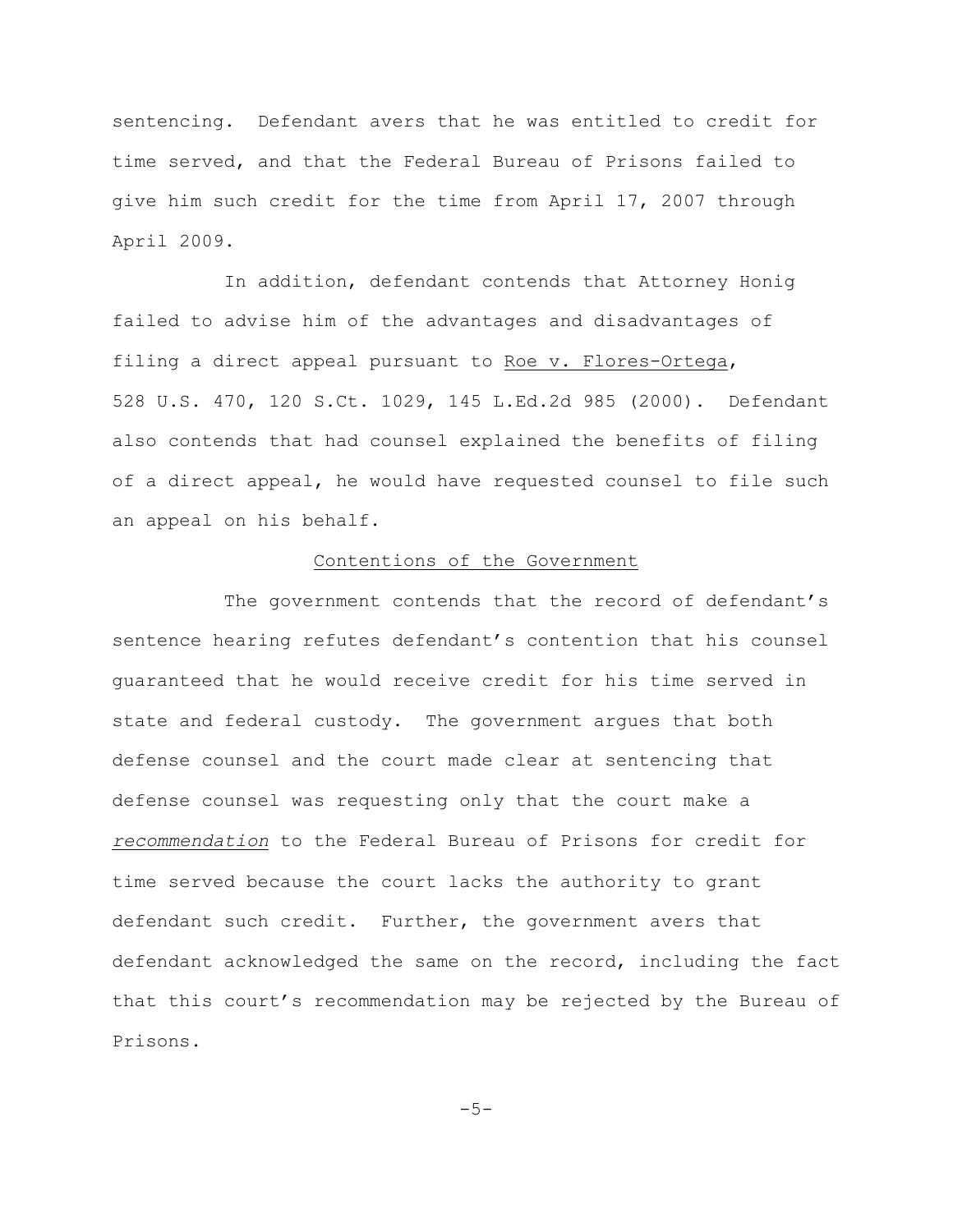The government also contends that defendant's second ground for relief lacks merit because, even if counsel had failed to consult with defendant regarding the filing of a direct appeal, counsel can only be ineffective for such failure where there are non-frivolous grounds for appeal. The government asserts that competent counsel would not have advised defendant that he could challenge on direct appeal the failure of the Bureau of Prisons to give defendant sentence credit for time served. Therefore, the government argues, defense counsel was not ineffective in that regard.

Because defendant raises no other grounds for appeal, the government contends that defendant cannot maintain an ineffective assistance of counsel claim for counsel's alleged failure to consult with him regarding a direct appeal.

Finally, the government avers that to the extent defendant challenges the Federal Bureau of Prisons' decision not to follow this court's sentence recommendation in full, this court is without jurisdiction to hear the claim. The government argues that because defendant challenges the execution of his sentence, the proper procedure is for defendant to file a motion pursuant to 28 U.S.C. § 2241 in the district of his confinement. The government contends that defendant is confined in the Northern District of West Virginia. The government also contends that because defendant has not filed a section 2241 motion, and

 $-6-$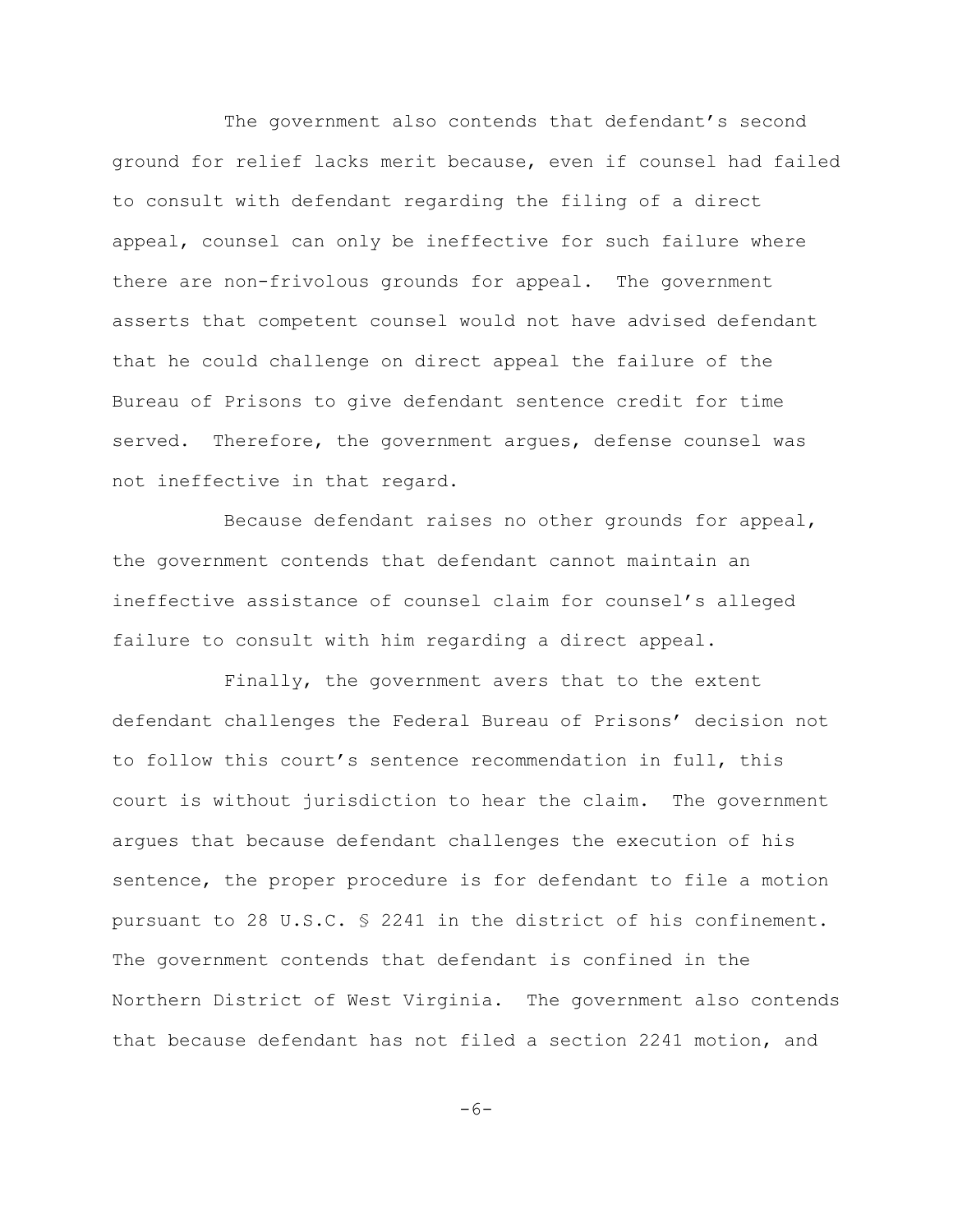because he is not confined in this judicial district, this court must dismiss his claim.

## STANDARD OF REVIEW

Section 2255 of Title 28 of the United States Code provides federal prisoners with a vehicle for challenging an unlawfully imposed sentence. Section 2255 provides, in relevant part:

> A prisoner in custody under sentence of a court established by Act of Congress claiming the right to be released upon the ground that the sentence was imposed in violation of the Constitution or laws of the United States, or that the court was without jurisdiction to impose such a sentence, or that the sentence was in excess of the maximum authorized by law, or is otherwise subject to collateral attack, may move the court which imposed the sentence to vacate, set aside or correct the sentence.

28 U.S.C. § 2255(a).

A motion to vacate sentence under section 2255 "is addressed to the sound discretion of the district court". United States v. Williams, 615 F.2d 585, 591 (3d Cir. 1980). A petitioner may prevail on a section 2255 habeas claim only by demonstrating that an error of law was constitutional, jurisdictional, "a fundamental defect which inherently results in a complete miscarriage of justice," or an "omission inconsistent with the rudimentary demands of fair procedure." Hill v. United States, 368 U.S. 424, 428, 82 S.Ct. 468, 471, 7 L.Ed.2d 417, 421 (1962).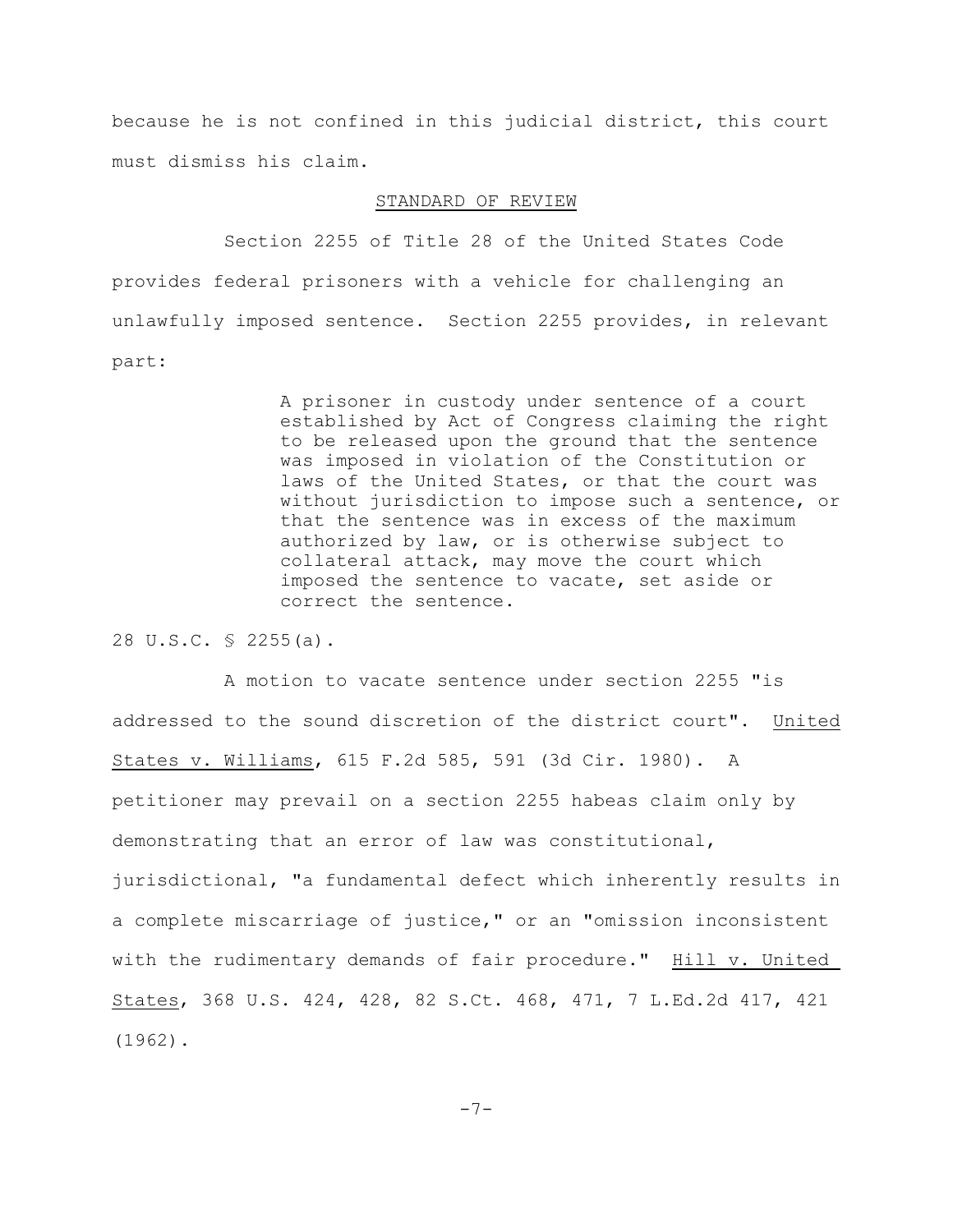### DISCUSSION

### Credit for Time Served

Title 18 United States Code, section 3585(b) provides:

**(b) Credit for prior custody.--**A defendant shall be given credit toward the service of a term of imprisonment for any time he has spent in official detention prior to the date the sentence commences**--**

> **(1)** as a result of the offense for which the sentence was imposed; or

**(2)** as a result of any other charge for which the defendant was arrested after the commission of the offense for which the sentence was imposed;

that has not been credited against another sentence.

18 U.S.C. § 3585(b).

The Federal Bureau of Prisons - and not the sentencing court - has the authority to calculate this credit after defendant is sentenced. United States v. Wilson, 503 U.S. 329, 332-335, 112 S.Ct. 1351, 1353-1355, 117 L.Ed.2d 593, 599-601 (1992).

Accordingly, at defendant's sentence hearing, Attorney Honig asked this court to recommend to the Bureau of Prisons that defendant receive credit for his time served in state and federal custody. $9$  Because I concluded that such recommendation was appropriate, I recommended to the Federal Bureau of Prisons that

9

N.T., pages 17-18 and 22-29.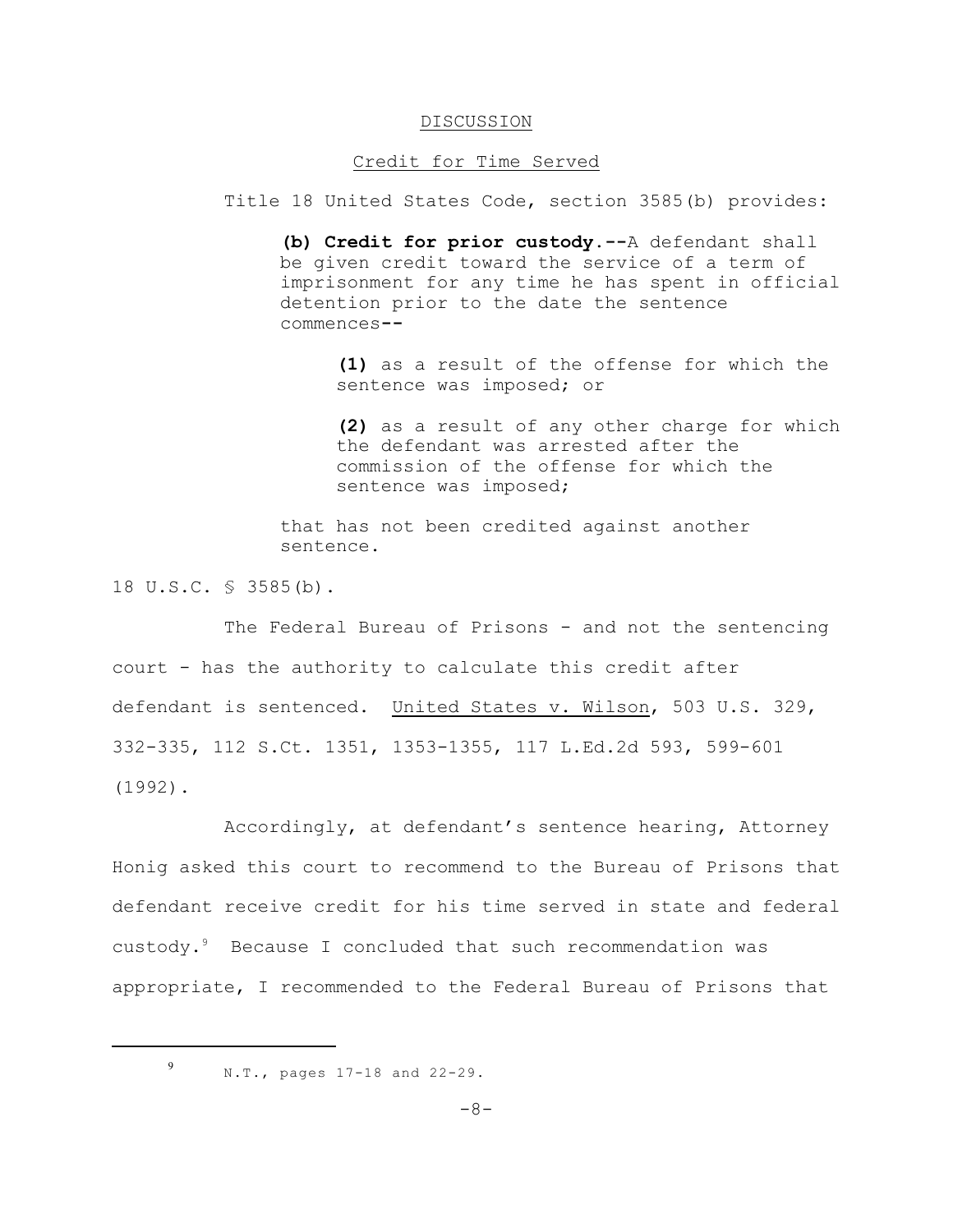defendant receive credit for time served in state custody from February 3, 2007 through March 3, 2007, and credit for his time served in federal custody from April 17, 2007 until November 10, 2009. 10

Defendant contends in his first ground for habeas relief that the Bureau of Prisons did not follow my recommendation in full, and that Attorney Honig was ineffective for guaranteeing defendant that he would receive credit toward his federal sentence for his time served in state and federal custody prior to sentencing.

A claim of ineffective assistance of counsel requires a defendant to show that counsel's performance was constitutionally deficient and that counsel's errors prejudiced the defense. Strickland v. Washington, 466 U.S. 668, 687, 104 S.Ct. 2052, 2064, 80 L.Ed.2d 674, 693 (1984). There is a "strong presumption that counsel's conduct falls within the wide range of reasonable professional assistance; that is, the defendant must overcome the presumption that, under the circumstances, the challenged action might be considered sound trial strategy". Strickland, 466 U.S. at 689, 104 S.Ct. at 2065, 80 L.Ed.2d at 694-695 (internal quotation omitted).

Defendant's claim that Attorney Honig guaranteed him credit for time served is belied by the record of the sentence

 $-9-$ 

N.T., page 39. 10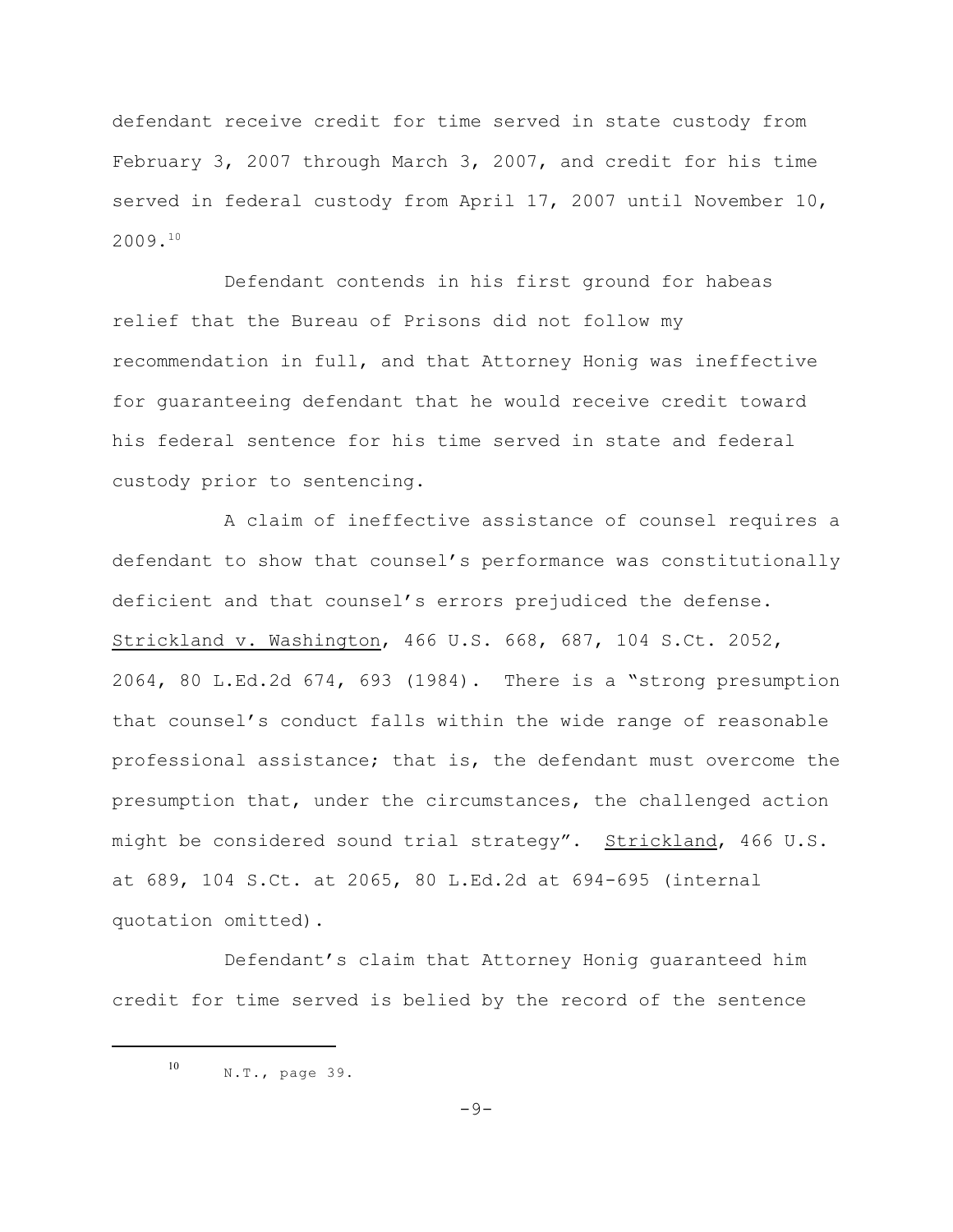hearing. The record indicates that both Attorney Honig and this court made clear that I could only recommend that defendant receive credit for time served in state and federal custody, and that I cannot order or quarantee defendant such credit.<sup>11</sup> Thus, Attorney Honig's performance was not deficient because the record reveals that Attorney Honig never suggested that defendant would definitely receive credit for time served.

Further, defendant specifically acknowledged that he understood that I may only make a recommendation to the Bureau of Prisons that it credit defendant's federal sentence with his time served:

| THE COURT: | Now, do you understand, Mr. Tyson,<br>that the recommendation for |
|------------|-------------------------------------------------------------------|
|            |                                                                   |
|            | designation to the closest prison                                 |
|            | to Reading and the recommendation                                 |
|            | for credit for time served, and the                               |
|            | recommendation that you be                                        |
|            | permitted to participate in the                                   |
|            | Prison Work Program, are all just                                 |
|            | recommendations, because I don't                                  |
|            | have the power to command or order                                |
|            | or direct the Bureau of Prisons to                                |
|            | do any of those things, even though                               |
|            | I'm a Judge, I can't make them do                                 |
|            |                                                                   |
|            | it?                                                               |
|            |                                                                   |

THE DEFENDANT: Yes, your honor.

THE COURT: But I can recommend to them that they do it, and I think they are all appropriate recommendations, so I am recommending it, and they will consider my recommendation, but the

11

N.T., pages 17-18, 21, 23, 25-27, 29, 39, and 44.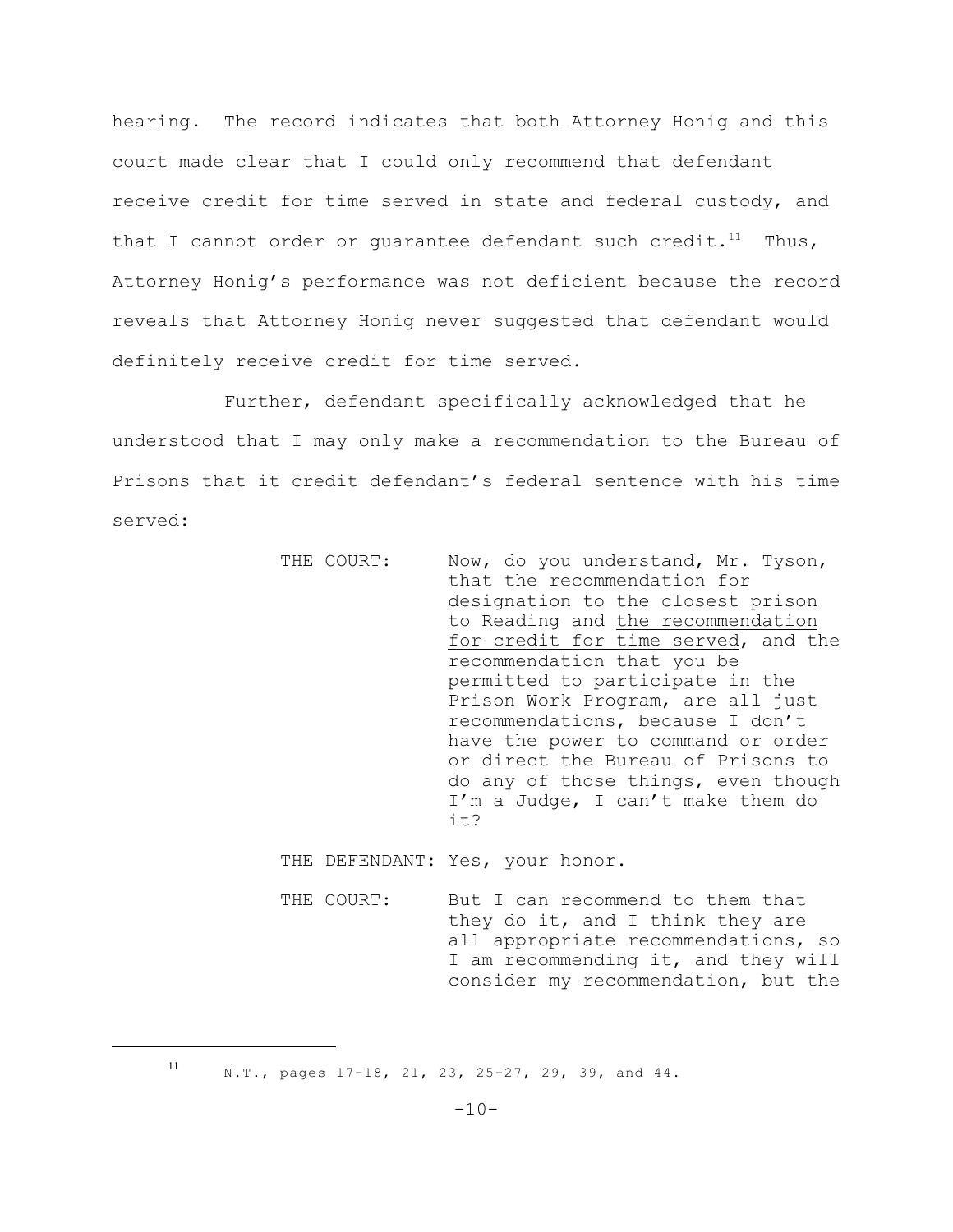decision will be theirs. Do you understand that?

THE DEFENDANT: Yes, sir.12

Thus, defendant's contention that Attorney Honig advised him that he was guaranteed credit for time served is not supported by the record. Further, even assuming that Attorney Honig did guarantee that defendant would receive credit for time served, defendant was not prejudiced because I clarified defendant's alleged misunderstanding by explaining that I do not have the power to guarantee defendant such result.

Moreover, Attorney Honig secured the best possible outcome for defendant in this case: a recommendation from this court to the Federal Bureau of Prisons that defendant receive credit for time served in state and federal custody. Because the sentencing court only has the authority to recommend that the Bureau of Prisons credit defendant's sentence for time served, defendant cannot show prejudice where counsel in fact obtained this result. See 18 U.S.C. § 3585(b); see also Wilson, 503 U.S. at 332-335, 112 S.Ct. at 1353-1355, 117 L.Ed.2d at 599-601. Accordingly, I dismiss defendant's first ground for habeas relief.

12

N.T., page 44 (emphasis added).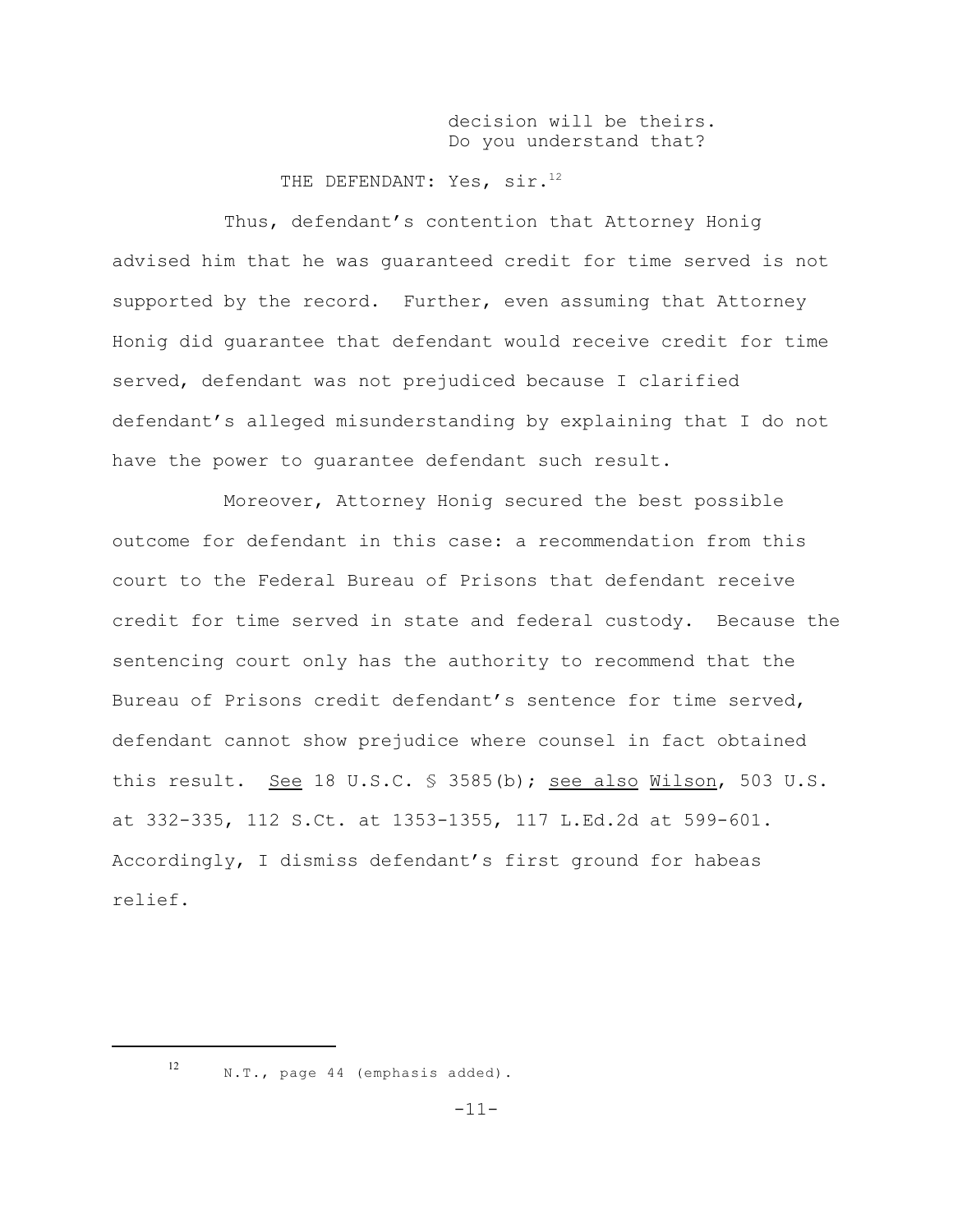# Execution of Sentence

To the extent that defendant additionally challenges the decision by the Bureau of Prisons not to follow this court's recommendation regarding crediting defendant's sentence for time served, I further dismiss defendant's claim. $^{13}$  I conclude that any challenge to the Bureau of Prisons' denial of credit for time served must be made pursuant to 28 U.S.C. § 2241 in the jurisdiction in which defendant is confined. See Edmonds v. United States, 427 Fed.Appx. 79, 81 n.1 (3d Cir. 2011); United States v. Figueroa, 349 Fed.Appx. 727, 729-730 (3d Cir. 2009); Woodall v. Federal Bureau of Prisons, 432 F.3d 235, 241-244 (3d Cir. 2005).

Section 2241, rather than section 2255, "confers habeas jurisdiction to hear the petition of a federal prisoner who is challenging not the validity but the execution of his sentence." Coady v. Vaughn, 251 F.3d 480, 485 (3d Cir. 2001). Further, jurisdiction for section 2241 purposes "lies in only one district: the district of confinement." Rumsfeld v. Padilla,

Although defendant's May 2, 2011 Petition sets forth the first 13 ground for habeas relief as an ineffective assistance of counsel claim, (see Motion Under 28 U.S.C. § 2255 to Vacate, Set Aside, or Correct Sentence by a Person in Federal Custody, filed May 2, 2011, page 4), defendant's initial November 8, 2010 Petition presents the first ground for habeas relief strictly as a claim challenging the Federal Bureau of Prisons' failure to properly credit his time served in state and federal custody. (See November 8, 2010 Petition, page 4.) Considering both Petitions together, it appears that defendant may additionally be asserting a claim based upon the alleged improper execution of his sentence by the Federal Bureau of Prisons.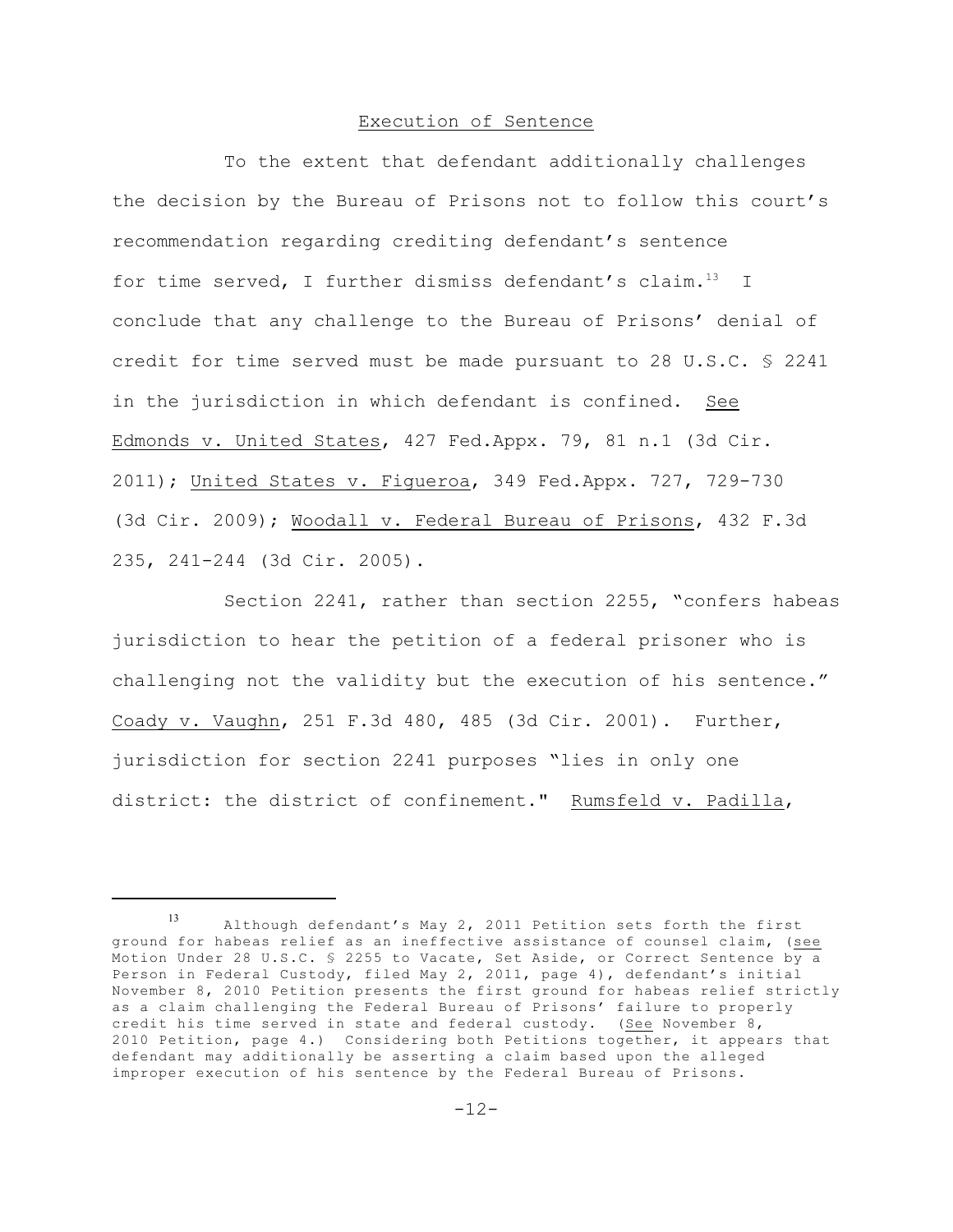542 U.S. 426, 443, 124 S.Ct. 2711, 2722, 159 L.Ed.2d 513, 533 (2004).

Defendant appears to acknowledge the necessity of filing a section 2241 petition because he contends that "I am filing a contemporaneous action under 28 U.S.C. 2241. $^{\prime\prime +4}$  However, defendant has not filed a section 2241 petition in this judicial district, nor would one be appropriate because he is not confined in this judicial district.<sup>15</sup> Accordingly, to the extent that defendant seeks relief from the decision of the Bureau of Prisons in the within section 2255 motion, I dismiss defendant's claim.

## Direct Appeal Advice

Defendant alleges in his second ground for habeas relief that counsel was ineffective for failing to consult with him regarding whether to file a direct appeal. Defendant seeks to have his direct appeal rights reinstated.

Counsel is ineffective for failing to consult with a client regarding filing an appeal where either (1) a rational defendant would have wanted to appeal because there were nonfrivolous grounds for appeal; or (2) defendant reasonably demonstrated to counsel that he was interested in appealing. Roe, 528 U.S. at 480, 120 S.Ct. at 1036, 145 L.Ed.2d at 997.

May 2, 2011 Petition, page 4. 14

Defendant's petitions indicate that he is incarcerated at the 15 United States Penitentiary-Hazelton in Bruceton Mills, West Virginia.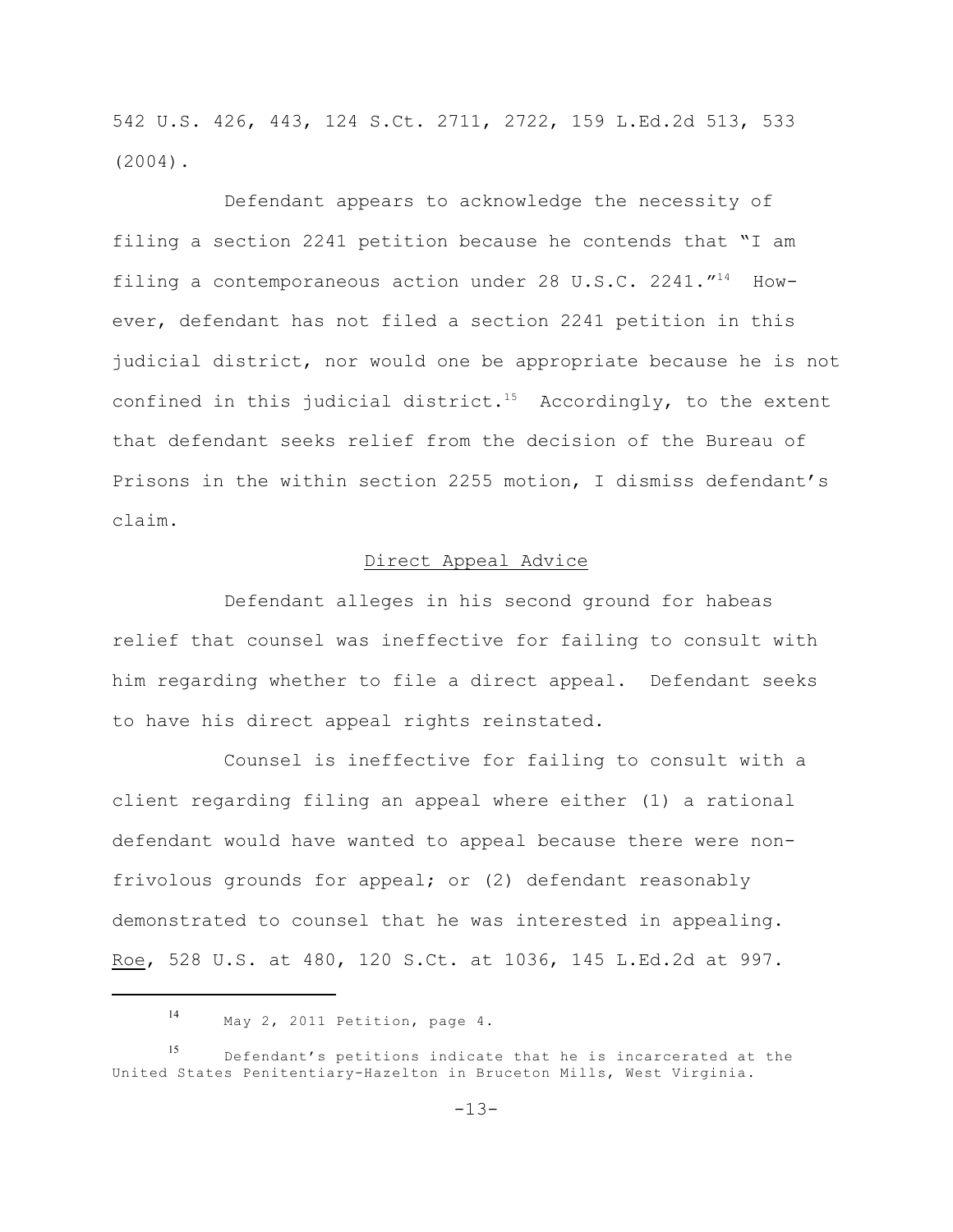Further, defendant "must demonstrate that there is a reasonable probability that, but for counsel's deficient failure to consult with him about an appeal, he would have timely appealed." Roe, 528 U.S. at 484, 120 S.Ct. at 1038, 145 L.Ed.2d at 999.

In his second ground for habeas relief, defendant does not specify what he seeks to raise on direct appeal.<sup>16</sup> Because defendant contends in his first ground for habeas relief that the Bureau of Prisons did not properly credit his time served in state and federal custody against his federal sentence, I assume that this is also the ground that defendant seeks to raise on direct appeal.<sup>17</sup>

As described above, the Bureau of Prisons - and not the sentencing court - has authority to credit defendant's sentence for time served pursuant to 18 U.S.C. § 3585(b). Defendant's challenge to the execution of his sentence must be made, after exhausting his administrative remedies through the Bureau of Prisons, by filing a section 2241 petition, and not by filing a direct appeal. See Woodall, 432 F.3d at 238-239 & n.2; see also Gambino v. Morris, 134 F.3d 156, 171 (3d Cir. 1998).

Thus, even assuming that counsel failed to consult with defendant regarding an appeal, counsel was not ineffective because a rational defendant would not have wanted to file a

See November 8, 2010 and May 2, 2011 Petitions, page 5. 16

See November 8, 2010 and May 2, 2011 Petitions, page 4. 17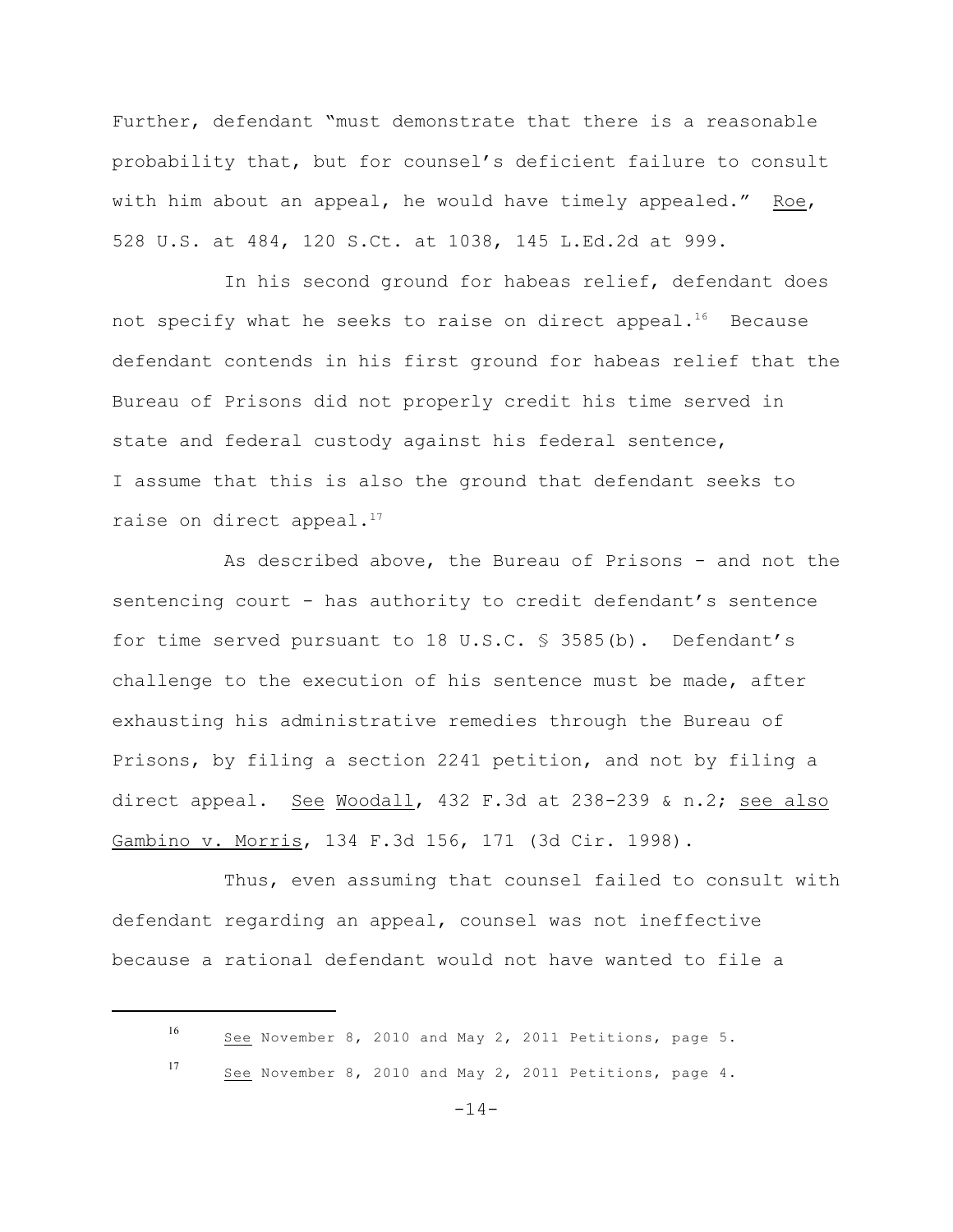direct appeal where such appeal constitutes an inappropriate vehicle to challenge the decision of the Federal Bureau of Prisons.

Defendant has not raised any non-frivolous grounds for direct appeal in his petition, nor are any such grounds evident. Accordingly, pursuant to Roe, counsel cannot be ineffective for failing to consult with defendant regarding a frivolous ground for appeal. 528 U.S. at 480, 120 S.Ct. at 1036,

145 L.Ed.2d at 997.

Further, defendant has not showed that he reasonably demonstrated to counsel that he was interested in appealing. Defendant pled guilty, which may "indicate that the defendant seeks an end to judicial proceedings." Roe, 528 U.S. at 480, 120 S.Ct. at 1036, 145 L.Ed.2d at 997. In addition, at his sentence hearing, although he was informed of his appellate rights by this court,  $18$  defendant failed to express any desire to appeal.<sup>19</sup> Roe, 528 U.S. at 479-480, 120 S.Ct. at 1036, 145 L.Ed.2d at 996. The record neither indicates that defendant contested any factual findings nor reveals any grounds that defendant might want to appeal. See United States v. Shedrick, 493 F.3d 292, 301 (3d Cir. 2007).

 $-15-$ 

N.T., pages 58-60. 18

N.T., pages 60 and 61. 19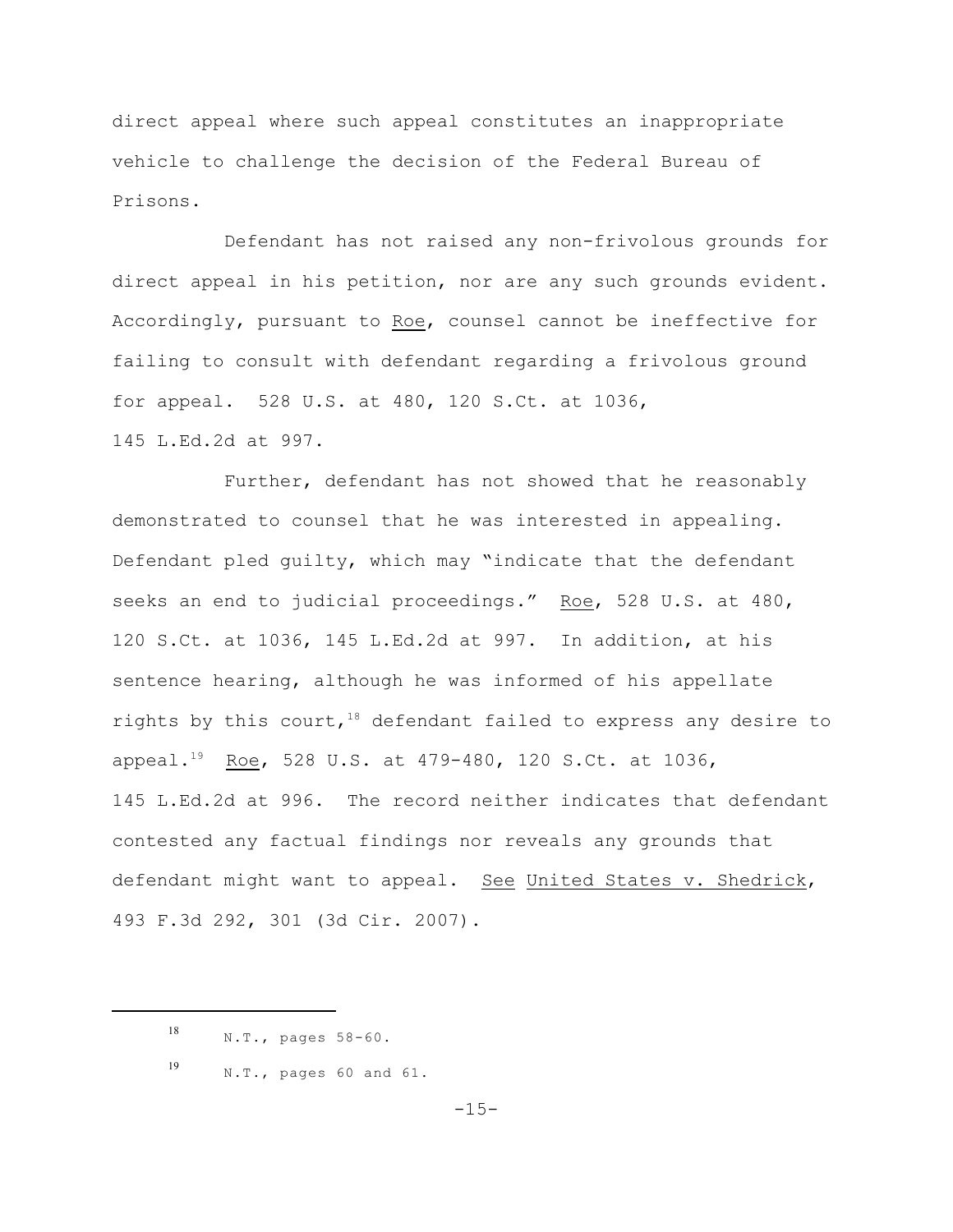Moreover, defendant acknowledged at his sentence hearing that this court could only recommend a course of action to the Bureau of Prisons, and defendant did not contest this recommendation or this court's explanation of its limited authority in this regard.<sup>20</sup> Further, defendant does not allege that he approached counsel regarding an appeal or expressed any desire to appeal.

Thus, defendant has not established that he reasonably demonstrated to counsel his desire to appeal. Accordingly, defendant has not shown that Attorney Honig's alleged failure to consult with him constitutes deficient performance.

In addition, for the same reasons, defendant has not demonstrated that there is a reasonable probability that he would have appealed if Attorney Honig had consulted with him. See Roe, 528 U.S. at 485-486, 120 S.Ct. at 1039, 145 L.Ed.2d at 1000. Therefore, defendant has not satisfied the test set forth in Roe, and I dismiss defendant's second, and final, ground for habeas relief.

## Evidentiary Hearing

I further dismiss the petition without holding an evidentiary hearing. "[T]o merit a hearing, a claim for ineffective assistance of counsel, accepting the veracity of [defendant's] allegations, must satisfy both prongs of the

See N.T., page 44. 20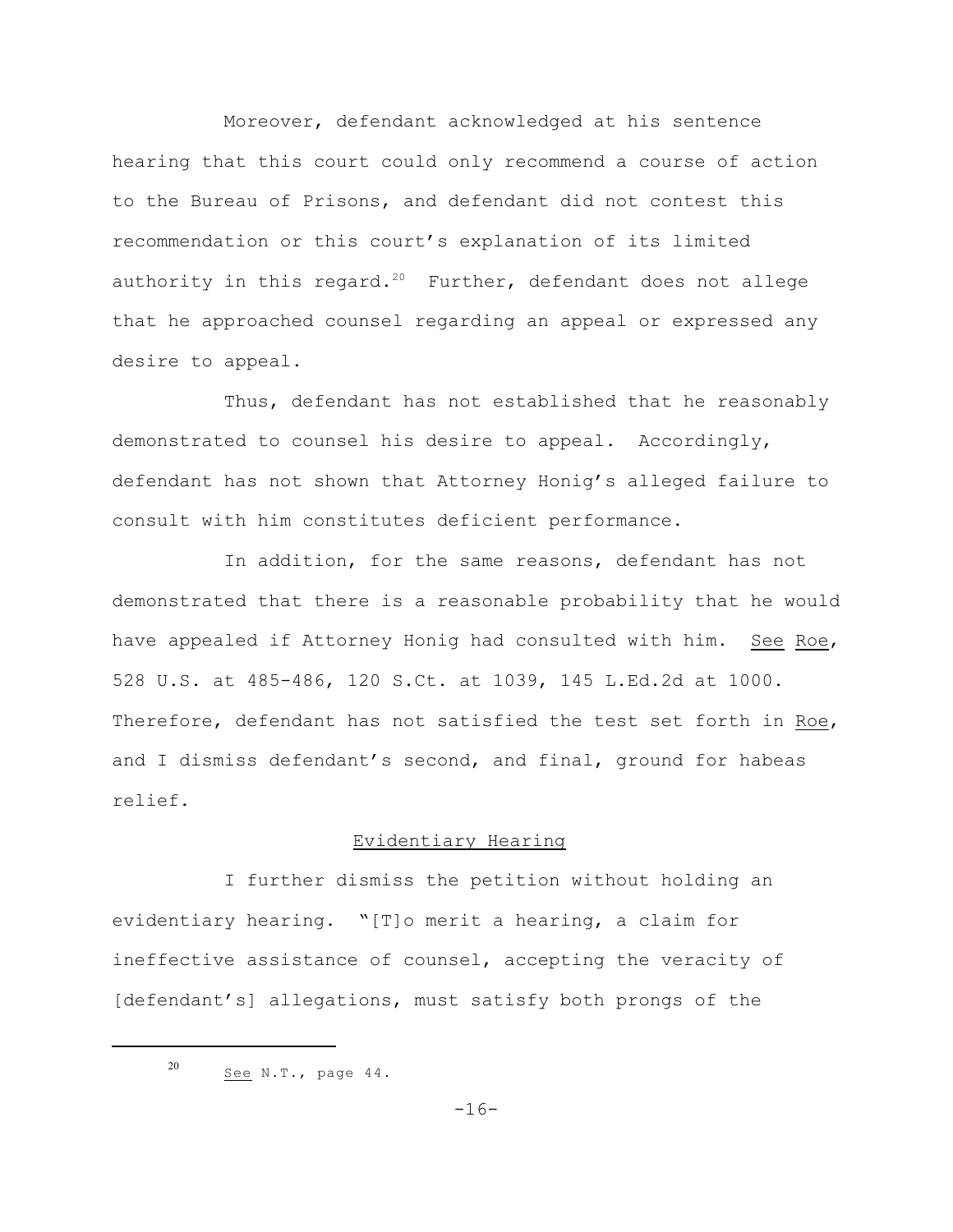*Strickland* test, deficient counsel and prejudice to the defense." Wells v. Petsock, 941 F.2d 253, 260 (3d Cir. 1991).

A district court "must order an evidentiary hearing to determine the facts unless the motion and files and records of the case show conclusively that [defendant] is not entitled to relief." Virgin Islands v. Forte, 865 F.2d 59, 62 (3d Cir. 1989). The question of whether to order a hearing is committed to the sound discretion of the district court. Id.

Accepting the veracity of defendant's allegations, as discussed above, I conclude that defendant cannot establish deficient performance on either of the two grounds identified in his habeas petition. Accordingly, I conclude that he fails on both grounds to satisfy Strickland, and therefore an evidentiary hearing is not required.

### Certificate of Appealability

The Third Circuit Local Appellate Rules require that "[a]t the time a final order denying a petition under 28 U.S.C. § 2244 or § 2255 is issued, the district judge will make a determination as to whether a certificate of appealability should issue." 3d Cir. L.A.R. 22.2 (2011). A certificate of appealability shall issue "only if the applicant has made a substantial showing of the denial of a constitutional right." 28 U.S.C. § 2253(c)(2).

-17-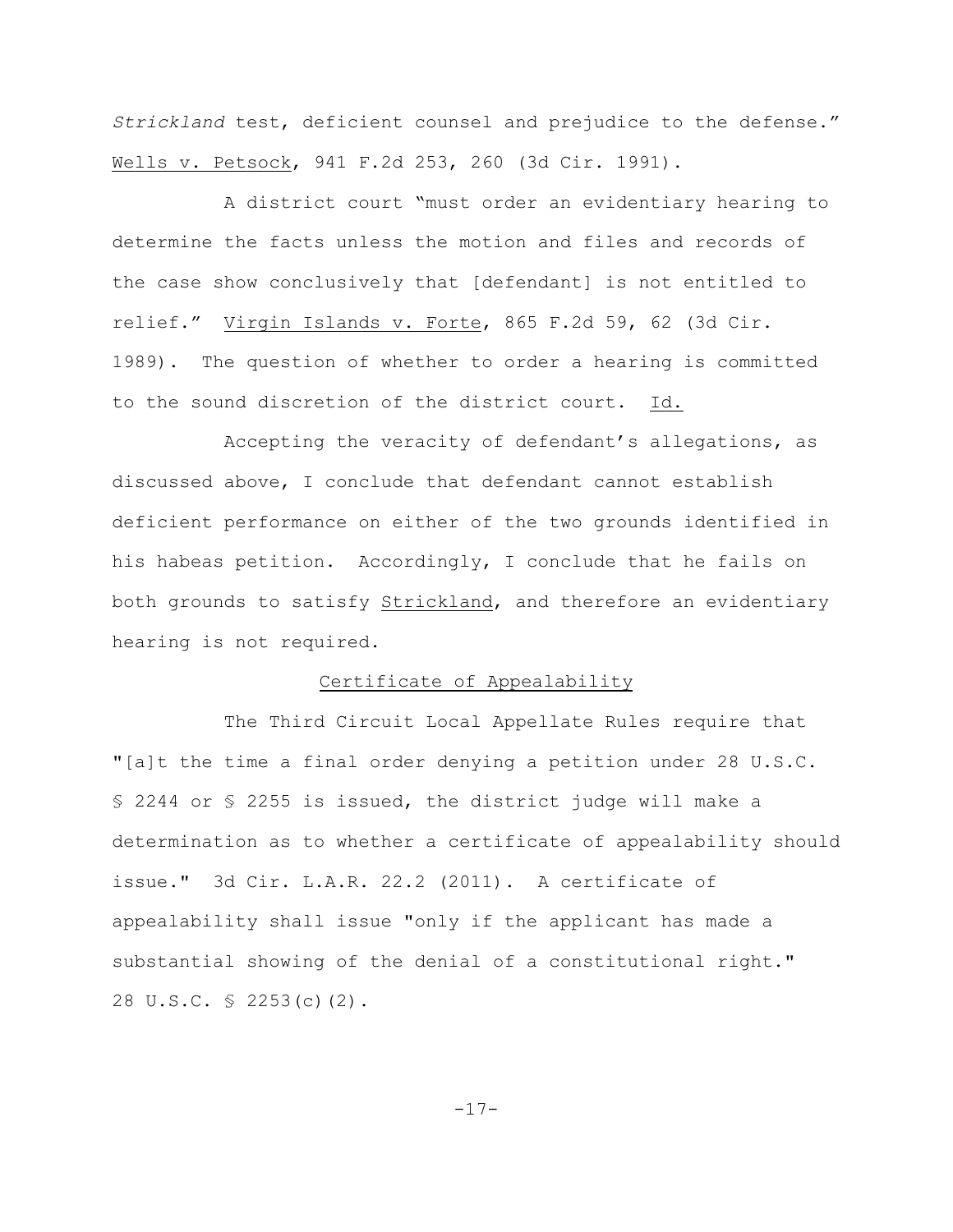Here, I conclude that jurists of reason would not debate the conclusion that defendant's Petitions fail to state a valid claim of the denial of a constitutional right. See Slack v. McDaniel, 529 U.S. 473, 484, 120 S.Ct. 1595, 1603, 146 L.Ed.2d 542, 554 (2000). Accordingly, a certificate of appealability is denied.

## CONCLUSION

For all the foregoing reasons, I dismiss both of defendant's motions in the nature of Petitions for a writ of habeas corpus. Moreover, a certificate of appealability is denied.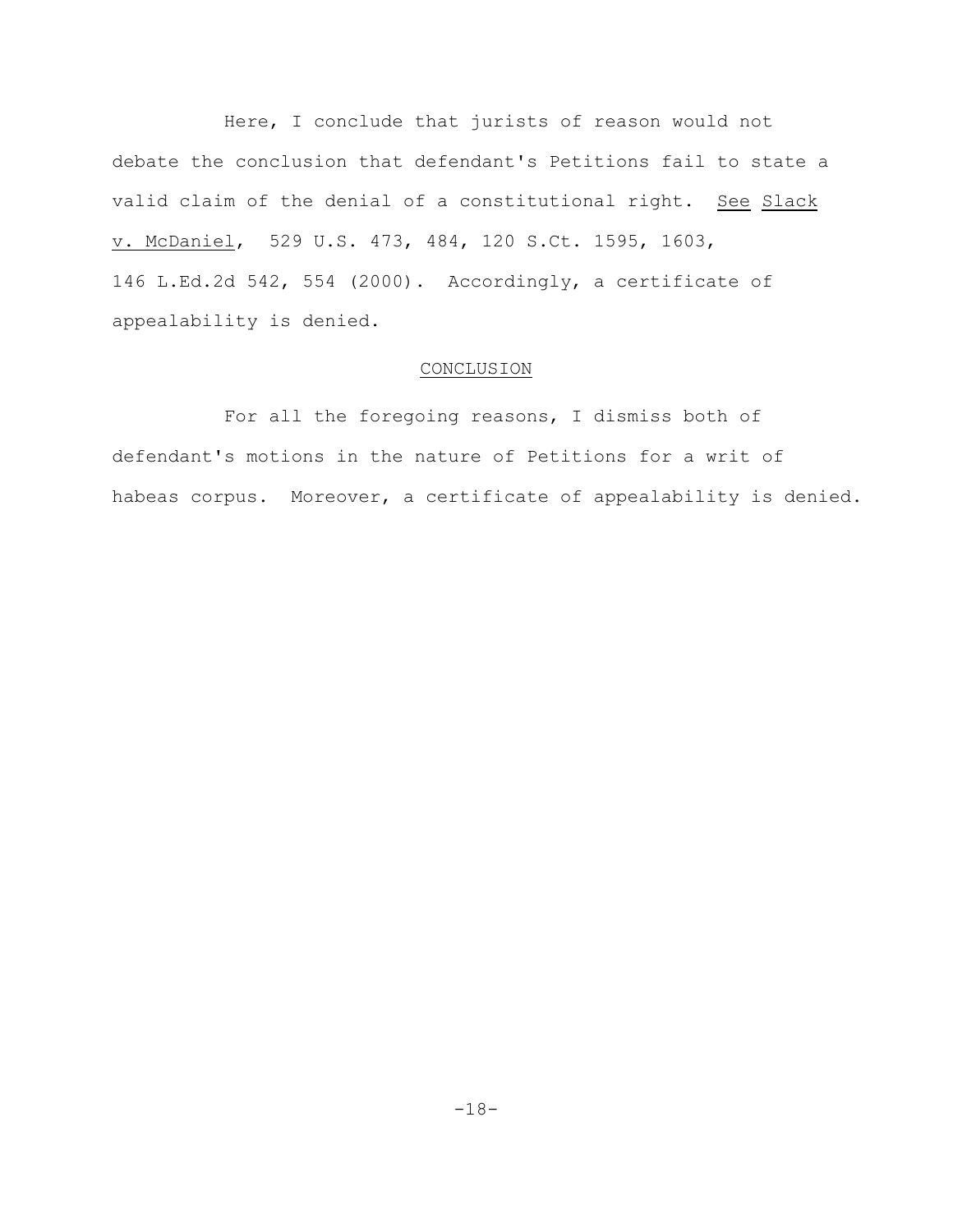## IN THE UNITED STATES DISTRICT COURT FOR THE EASTERN DISTRICT OF PENNSYLVANIA

| UNITED STATES OF AMERICA |                 |
|--------------------------|-----------------|
|                          |                 |
| VS.                      | Criminal Action |
|                          | No. 07-cr-00203 |
| JOEL MICHAEL TYSON,      |                 |
|                          |                 |
| Defendant                |                 |

## O R D E R

NOW, this  $26<sup>th</sup>$  day of March, 2012, upon consideration of the following documents:

> (1) Motion Under 28 U.S.C. § 2255 to Vacate, Set Aside, or Correct Sentence by a Person in Federal Custody, which motion was filed by defendant Joel Michael Tyson pro se pursuant to the prison mailbox rule on November 8, 2010 (Document 81);

> (2) Motion Under 28 U.S.C. § 2255 to Vacate, Set Aside, or Correct Sentence by a Person in Federal Custody, which motion was filed by defendant pro se on May 2, 2011 (Document 84); and

(3) Government's Response to Defendant's Motion to Vacate, Set Aside, or Correct Sentence Pursuant to 28 U.S.C. § 2255, which response was filed July 22, 2011 (Document 86);